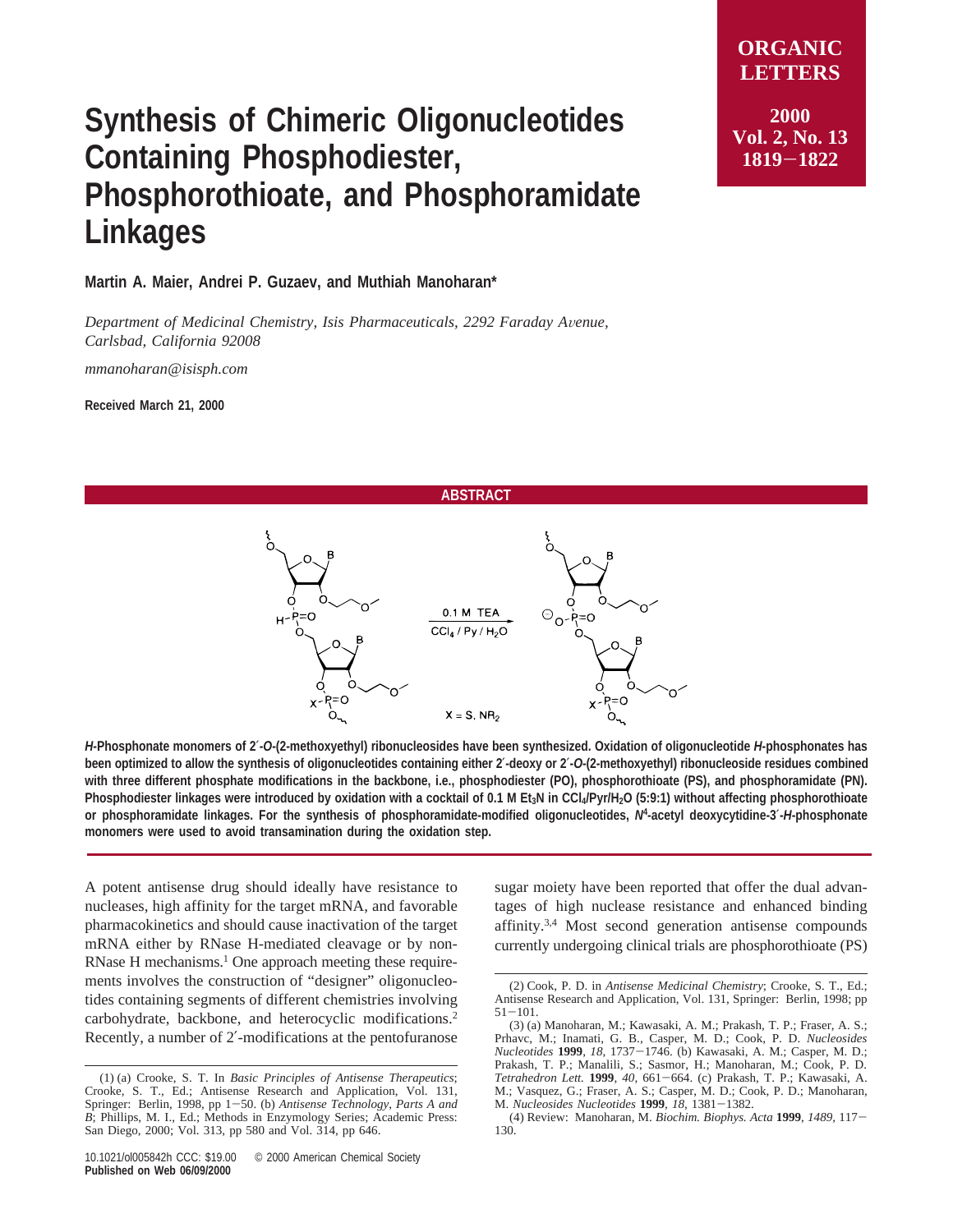"gapmer" oligonucleotides that contain 2′-modified ribonucleotides on one or both ends. A 2′-deoxy (2′-H) segment in the center is required to maintain RNase H activity.5 Among the 2′-modifications reported in the literature, the 2′-*O*-(2-methoxyethyl)6 abbreviated as (2′-*O*-MOE) modification (Scheme 1) offers a  $2 \text{ °C}$  increase in melting



temperature  $(T<sub>m</sub>)$  per modification as a phosphodiester  $(2')$ -*O*-MOE/PO) compared to the first generation 2′-deoxyphosphorothioate (2′-H/PS) compounds. This modification as a phosphodiester linkage exhibits nuclease resistance (measured as the half-life of the full-length oligonucleotide,  $t_{1/2}$ ) at approximately the same level as a 2′-deoxyphosphorothioate modification. Since 2′-modifications such as 2′-*O*-MOE provide sufficient nuclease resistance even with a phosphodiester (PO) backbone, use of these modifications can reduce nonspecific protein binding properties characteristic of oligonucleotides with PS linkages. A third type of backbone linkage known from the literature is the cationic phosphoramidate (PN).<sup>7</sup> This linkage is expected to provide both nuclease resistance and improved cellular permeation, as do cationic tethers such as the 2′-*O*-aminopropyl.8

The ideal antisense drug molecule should have virtues derived from each of these backbone linkages (PO, PS, and PN) and the 2′-modifications. (Scheme 1). However, the achievement of synthesis of such a designer construct is limited by the present methods of oligonucleotide synthesis. Generally, antisense oligonucleotides are synthesized by the phosphoramidite methodology9 which does not permit a straightforward preparation of analogues at phosphorus other than PS and PO. In contrast, *H*-phosphonate chemistry<sup>10</sup> offers a versatile route to synthesis of various phosphate analogues by oxidation of a single precursor under different conditions. Herein we report the synthesis of combined backbone linkage oligonucleotides having PO, PS, and PN linkages using the *H*-phosphonate methodology. In addition we have employed two variations in 2'-carbohydrate chemistries, namely, 2′-deoxy and 2′-*O*-methoxyethyl. (Scheme 1). We rationalized that the 2′-*O*-MOE/PO segment would provide high binding affinity, the 2′-H/PS region would allow RNase H activation and protein binding properties, and the PN linkages would impart nuclease resistance. This is the first literature report of a convenient, successful method for the synthesis of a "combined" backbone oligonucleotide.

In employing the *H*-phosphonate method for the synthesis of modified backbone linkages bearing oligonucleotides, we realized that oxidation is the most troublesome step of this approach. Since *H*-phosphonate linkages are highly susceptible to alkaline hydrolysis, incomplete oxidation results in strand cleavage during the subsequent deprotection with ammonia. Under aqueous conditions, partial cleavage of the backbone may also occur during the oxidation step. Consequently, the oxidation of *H*-phosphonates has been the subject of numerous studies in which various reagents that convert *H*-phosphonate diesters to PO,<sup>11</sup> PS,<sup>12</sup> and PN linkages<sup>13</sup> have been tested.

Taking the next step, preparation of oligonucleotides that contain different backbone modifications in the *same* oligonucleotide is more problematic and requires carefully controlled coupling and oxidation conditions. The oligonucleotide is synthesized and oxidized in blocks. The desired number of nucleotides are coupled, and the support-bound material is treated with the first oxidizer. Then, the next segment is assembled and treated with the second oxidizer. This block-wise synthesis and oxidation is continued until all segments of the oligonucleotide strand are completed.

In our experience, the modifications introduced by the first oxidation were often affected by the subsequent oxidative treatment. Hence, in the present study we determined appropriate oxidation conditions for the preparation of chimeric oligonucleotides containing PO, PS, and PN linkages and 2′-*O*-MOE sugar modifications.

5′-*O*-DMT-2′-*O*-methoxyethyl nucleoside-3′-*H*-phosphonates were synthesized by using the methods reported for 2′-deoxy monomers,14 with minor modifications. Automated oligonucleotide synthesis was performed on a commercially available support as outlined in Scheme 2.

<sup>(5)</sup> Clinical trials with second generation antisense compounds are in progress, for example, at Isis Pharmaceuticals, Inc. and at Hybridon, Inc. (6) Martin, P. *Hel*V*. Chim. Acta*. **<sup>1995</sup>**, *<sup>78</sup>*, 486-504.

<sup>(7)</sup> Letsinger, R. L.; Singman, C. N.; Histand, G.; Salunkhe, M. *J. Am. Chem. Soc.* **<sup>1988</sup>**, *<sup>110</sup>*, 4470-4471.

<sup>(8) (</sup>a) Griffey, R. H.; Monia, B. P.; Cummins, L. L.; Freier, S. M., Greig, M. J.; Guinosso, C. J.; Lesnik, E.; Manalili, S. M.; Mohan, V.; Owens, S.; Ross, B. S.; Sasmor, H.; Wancewicz, E.; Weiler, K.; Wheeler, P. D.; Cook, P. D. *J. Med. Chem.* **<sup>1996</sup>**, *<sup>39</sup>*, 5100-5109. (b) Teplova, M.; Wallace, S. T.; Tereshko, V.; Minasov, G.; Symons, A. M.; Cook, P. D.; Manoharan, M.; Egli, M. *Proc. Natl. Acad. Sci. U.S.A.* **<sup>1999</sup>**, *96,* <sup>14240</sup>-14245.

<sup>(9) (</sup>a) Sinha, N. D.; Biernet, J.; Koster, H. *Tetrahedron Lett.* **1983**, *24*, 5843. (b) McBride, L. J.; Caruthers, M. H. *Tetrahedron Lett.* **1983**, *24*, 245. (c) Beaucage, S.; Iyer, R. P. *Tetradhedron* **1992**, *48*, 2223.

<sup>(10)</sup> Review: Froehler, B. C. *Methods Mol. Biol.* **<sup>1993</sup>**, *<sup>20</sup>*, 63-80.

<sup>(11) (</sup>a) Hall, R. H.; Todd, A.; Webb, R. F. *J. Chem. Soc.* **<sup>1957</sup>**, 3291- 3296. (b) Garegg, P. J.; Regberg, T.; Stawinski, J.; Strömberg, R. *J. Chem. Soc., Perkin Trans.* **<sup>1987</sup>**, *<sup>1</sup>*, 1269-1273. (c) Wada, T.; Sato, Y.; Honda, F.; Kawahara, S.; Sekine, M. *J. Am. Chem. Soc.* **<sup>1997</sup>**, *<sup>119</sup>*, 12710-12721. (12) (a) Agrawal, S.; Tang, J.-Y. *Tetrahedron Lett.* **<sup>1990</sup>**, *<sup>31</sup>*, 7541- 7544. (b) Agrawal, S.; Goodchild, J.; Civeira, M. P.; Thornton, A. H.; Sarin,

P. S.; Zamecnik, P. C. *Proc. Natl. Acad. Sci. U.S.A.* **<sup>1988</sup>**, *<sup>85</sup>*, 7079-7083. (13) (a) Froehler, B. C. *Tetrahedron Lett.* **<sup>1986</sup>**, *<sup>27</sup>*, 5575-5578. (b)

Froehler, B. C.; Ng, P. G.; Matteucci, M. D. *Nucleic Acids Res.* **1988**, *16*, <sup>4831</sup>-4839. Dagle, J. M.; Andracki, M. E.; DeVine, R. J.; Walder, J. A. *Nucleic Acids Res.* **<sup>1991</sup>**, *<sup>19</sup>*, 1805-1810.

<sup>(14)</sup> *H*-Phosphonates were prepared from nucleosides by PCl<sub>3</sub>/triazole method: Froehler, B. C.; Ng, P. G.; Matteucci, M. D. *Nucleic Acids Res.* **<sup>1986</sup>**, *<sup>14</sup>*, 5399-5407. Purified monomers were converted to DBU salts: Froehler, B. C.; Matteucci, M. D. *Nucleosides Nucleotides* **<sup>1987</sup>**, *<sup>6</sup>*, 287- 291.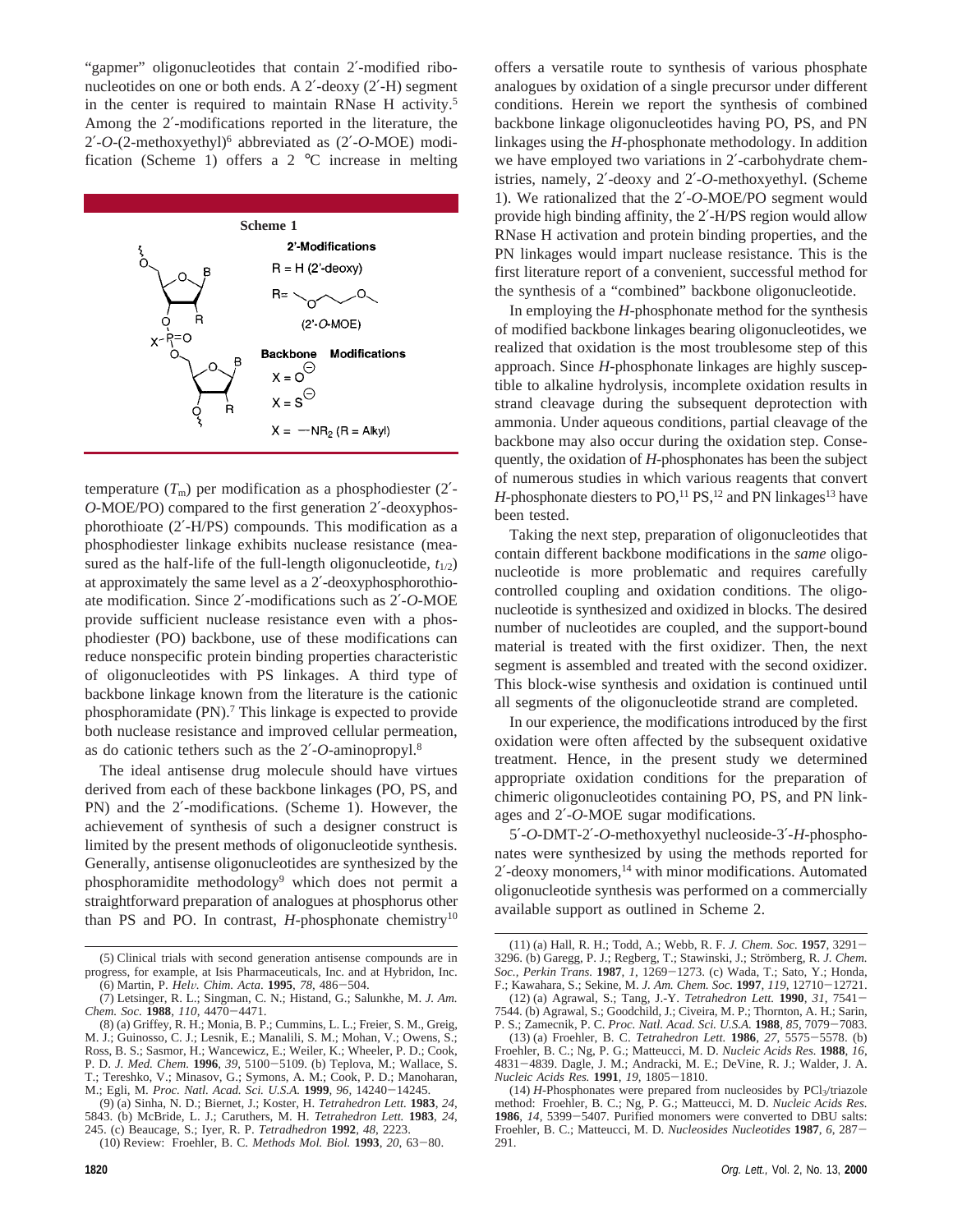

*<sup>a</sup>* Reaction conditions: (i) Nucleoside-CPG (1 equiv), **1** or **2** (10 equiv; 0.05 M in CH3CN/Py, 1:1), pivaloyl chloride (40 equiv; 0.2 M in CH<sub>3</sub>CN/Py, 1:1); (ii) For  $3: 0.1$  M TEA in CCl<sub>4</sub>/Py/H<sub>2</sub>O (5: 9:1). For 4: S<sub>8</sub> (10% in CS<sub>2</sub>/Py/TEA, 35:35:1). For 5: DMAEA  $(5\%$  in CCl<sub>4</sub>).

PS-linkages were introduced by treatment with  $S_8$ ; this treatment did not affect PO or PN linkages introduced earlier in the synthesis. Conversion of *H*-phosphonate to PNlinkages was performed with *N*,*N*-dimethylaminoethylamine (DMAEA) in CCl4 with no adverse effects on PO and PS linkages. However, *N*4-acetyl deoxycytidine-3′-*H*-phosphonate  $(dC^{Ac})^{14}$  rather than commercial  $dC^{Bz}$  *H*-phosphonate was used for oligonucleotide synthesis to prevent transamination with the primary amine. Partially deprotected exocylic amino functions were reacylated in a subsequent capping step using a mixture of Ac<sub>2</sub>O (10% in THF/lutidine, 8:1) and 1-methylimidazole (10% in THF). To determine how transamination and deprotection of exocyclic amino functions affected the synthesis quality, we prepared a 16-mer oligonucleotide 5'-T<sup>PN</sup>CCAGG T<sup>PN</sup>GT<sup>PN</sup>CCG CAT<sup>PN</sup>C with a PO backbone except where indicated. Oligonucleotides were prepared either with the standard method using  $dC^{Bz}$ monomers or using  $dC^{Ac}$  together with the capping step performed after PN oxidation. ES-MS and CGE analysis of the crude products clearly demonstrated that the former method produced a number of impurities, mainly due to transamination, while the latter procedure resulted in a product of significantly higher purity and homogeneity.

In a model experiment, oligothymidylate, **8**, was prepared, and various oxidation procedures (methods A to D) were tested with respect to their efficiency and compatibility with PS chemistry (Scheme 3 and Table 1). To evaluate the oxidation efficiency, the presence of  $(n - 1)$  fragments, 11

**Table 1.** Efficiency and Compatibility of Various Oxidation Reagents for PO-oxidation of *H*-Phosphonate Linkages

|        |                                     |         | compatibility |                 |
|--------|-------------------------------------|---------|---------------|-----------------|
| method | oxidation reagent                   | yield % | with PS       | with PN         |
| А      | $I_2$ in Py/H <sub>2</sub> O (98:2) | 97      | no            | no              |
| в      | 10% t-BuOOH in                      | 39      | no            | na <sup>b</sup> |
|        | $CH_3CN/H_2O(20:1)$                 |         |               |                 |
| $C^a$  | $0.5$ M CSO in CH <sub>3</sub> CN   | 52      | no            | na <sup>b</sup> |
| D      | $CCl_4/PV/H_2O$ (5:9:1)             | 25      | yes           | yes             |
| E      | $0.1$ M EtaN in                     | 100     | yes           | yes             |
|        | $CCl4/Py/H2O$ (5:9:1)               |         |               |                 |

*<sup>a</sup>* CSO: 1-*S*-(+)-(10-camphorsulfonyl)oxaziridine. See ref 11c. *<sup>b</sup>* Not attempted, because incompatible with PS.

and **12**, resulting from hydrolysis of unreacted **8** on the deprotection step was followed by mass spectrometry. Compatibility with PS chemistry was considered acceptable when the extent of desulfurization *i.e.*, conversion of **9** to products containing two or more PO linkages, did not exceed 5%.



*a* Conditions: (i)  $S_8$  (10% in CS<sub>2</sub>/Py/TEA, 35:35:1; 3 h; (ii) 1. 3'-*H*-phosphonate/PivCl; 2. dichloroacetic acid/CH<sub>2</sub>Cl<sub>2</sub>; (iii) Table 1, methods  $A-E$ ; (iv) DMAEA (5% in CCl<sub>4</sub>; 2 h); (v) conc. aq NH3, 55 °C, 6 h.

When a standard procedure for PO-oxidation (method A) was used, full length product was observed. However, **9** suffered from a severe desulfurization to give **10** as a main product (Figure 1a). Methods B and C were also incompatible with the PS backbone. In contrast, when  $CCL$  was used